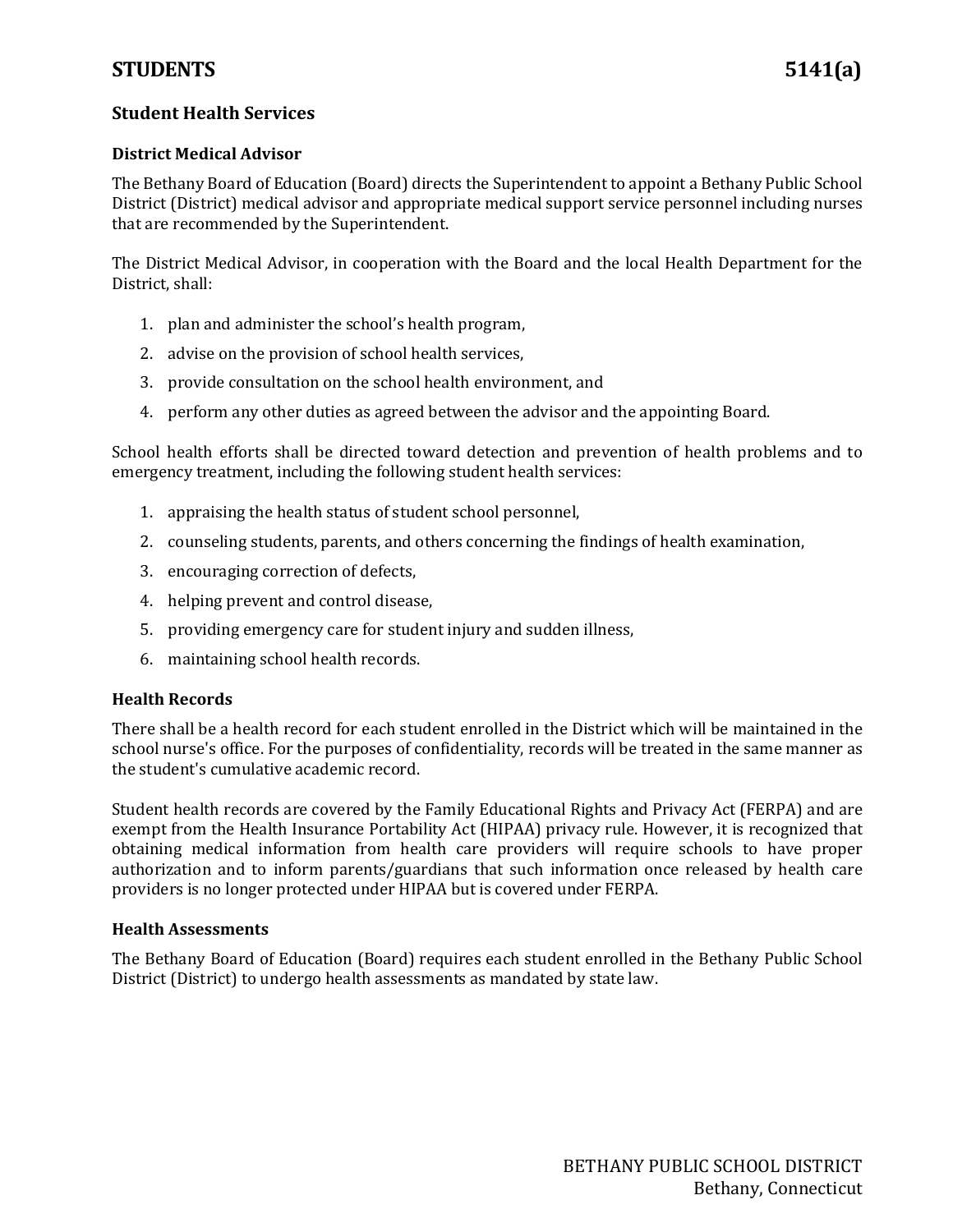## **STUDENTS 5141(b)**

Prior to enrollment in kindergarten, each child shall have a health assessment by one of the following medical personnel of the parents/guardians choosing to ascertain whether the student has any physical disability or other health problem tending to prevent the student from receiving the full benefit of school work and to ascertain whether such school work should be modified in order to prevent injury to the student or to secure for the student a suitable program of education:

- 1. a legally qualified physician,
- 2. an advanced practice registered nurse,
- 3. a registered nurse,
- 4. a physician's assistant,
- 5. a district medical advisor,
- 6. a legally qualified practitioner of medicine, an advanced practice registered nurse or a physician assistant stationed at any military base.

Such health assessment shall include:

- 1. Physical examination which shall include hematocrit or hemoglobin tests, height, weight, blood pressure, and a chronic disease assessment which shall include, but not be limited to, asthma.
- 2. Updating of immunizations required under Connecticut General Statutes Section [10-](https://www.cga.ct.gov/current/pub/title_10.htm)204 as periodically amended.
- 3. Vision, hearing, postural, and gross dental screenings.
- 4. Any other information including a health history as the physician believes to be necessary and appropriate.

A child will not be allowed, as the case may be, to begin or continue in school unless health assessments are performed as required. Students transferring into the District must provide evidence of required Connecticut vaccinations, immunizations, and health assessments at enrollment and prior to school attendance.

Health assessments will be provided by the District Medical Advisor or the Advisor's designee without charge to all students whose parents/guardians meet the eligibility requirement of free and reducedprice meals under the National School Lunch Program.

The Board shall annually designate a representative to receive reports of health assessments and immunizations from health care providers.

Health assessment results and recommendations signed by the examining physician or authorized medical personnel shall be recorded on forms provided by the Connecticut State Board of Education and kept on file in the school. Upon written authorization from the student's parent/guardian, original cumulative health records shall be sent to the chief administrative officer of the District to which such student moves and a true copy of the student's cumulative health records maintained with the student's academic records. The Superintendent or designee shall notify parents/guardians of any health-related problems detected in health assessments and shall make reasonable efforts to assure that further testing and treatment are provided, including advice on obtaining such required testing or treatment.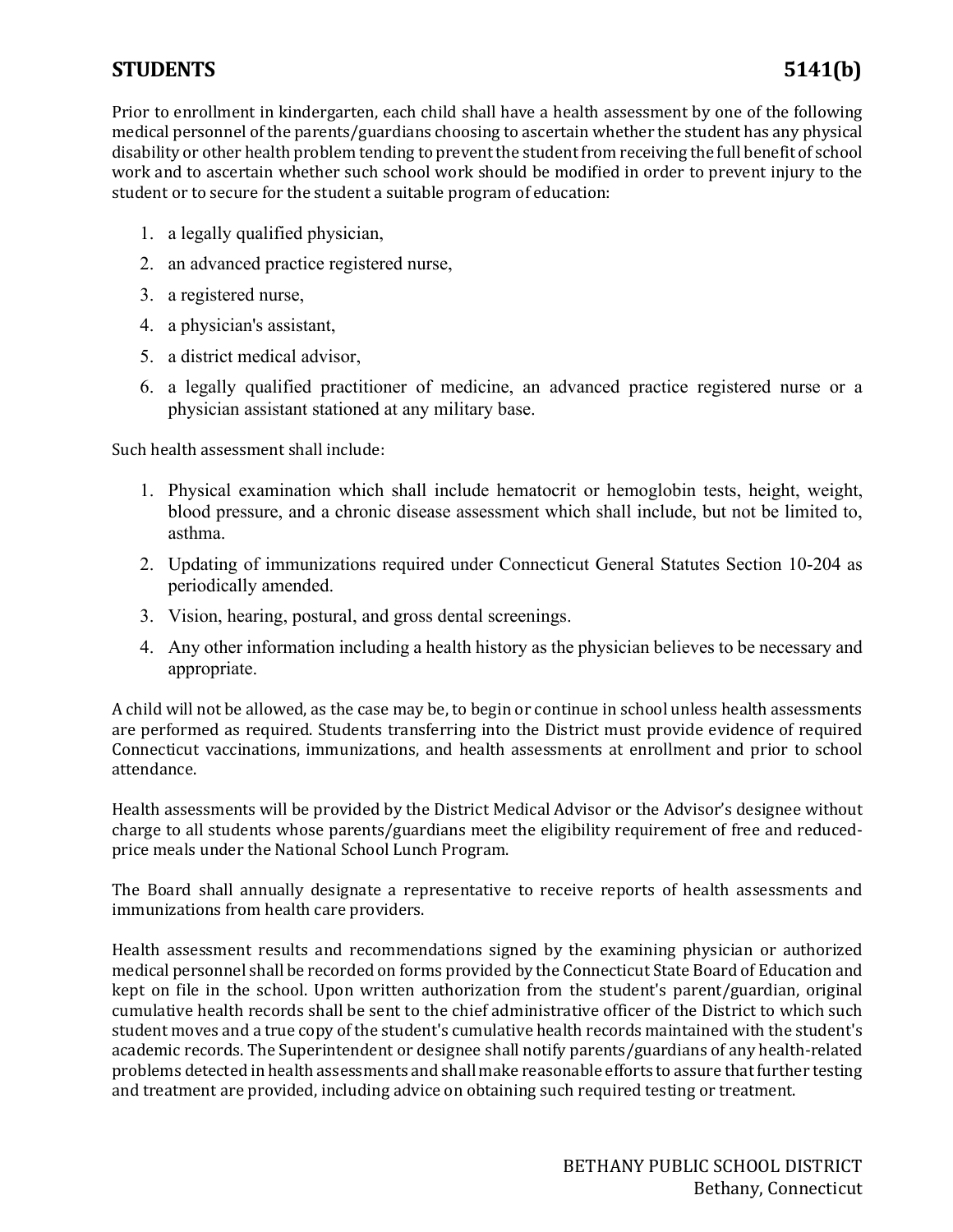## **STUDENTS 5141(c)**

Students who violate Board requirements for health assessments and immunizations will be excluded from school after appropriate parental/guardian notice and warning.

#### **Screenings**

The Board will provide vision, hearing, and postural screenings as mandated by state law. Parents/guardians will be notified prior to scheduled screenings.

#### **Vision Screening**

All students in grades K, 1, 3, 4 & 5 will be screened using a Snellen chart, or equivalent screening, by the school nurse. An equivalent screening device or an automated vision screening device may be used for such vision screening. Additional vision screenings will also be conducted in response to appropriate requests from parents/guardians or professionals working with the student in question. Results will be recorded in the student's health record on forms supplied by the Connecticut State Board of Education, and the Superintendent shall cause a written notice to be given to the parent/guardian of each student found to have any defect of vision, with a brief statement describing such defect.

As necessary, special educational provisions shall be made for students with disabilities.

#### **Hearing Screening**

All students will be screened for possible hearing impairments in grades. K, 1, 3, 4 & 5. Additional audiometric screenings will be conducted in response to appropriate requests from parents/guardians or professionals working with the student. Results will be recorded in the student's health record on forms supplied by the Connecticut State Board of Education, and the Superintendent shall cause a written notice to be given to the parent/guardian of each student found to have any defect of hearing, with a brief statement describing such defect.

As necessary, special educational provisions shall be made for students with disabilities.

#### **Postural Screening**

The school nurse will screen all female students in grade 5 for scoliosis or other postural problems. Additional postural screenings will also be conducted in response to appropriate requests from parents/guardians or professionals working with the student. Results will be recorded in the student's health record on forms supplied by the Connecticut State Board of Education, and the Superintendent or designee shall cause a written notice to be given to the parent/guardian of each student found to have any postural defect of problem, with a brief statement describing such defect or disease.

As necessary, special educational provisions shall be made for students with disabilities.

#### **Oral Health Assessments**

Parents/guardians are encouraged to have oral health assessments for their child(ren) prior to public school enrollment. Such assessment may be conducted by a dentist, dental hygienist, physician, physician assistant, or an advanced practice registered nurse, if trained in conducting such assessments as part of a Department of Public Health approved training program. When conducted by a dentist the oral assessment must include a dental examination. If another such provider conducts the assessment, it must include a visual screening and risk assessment.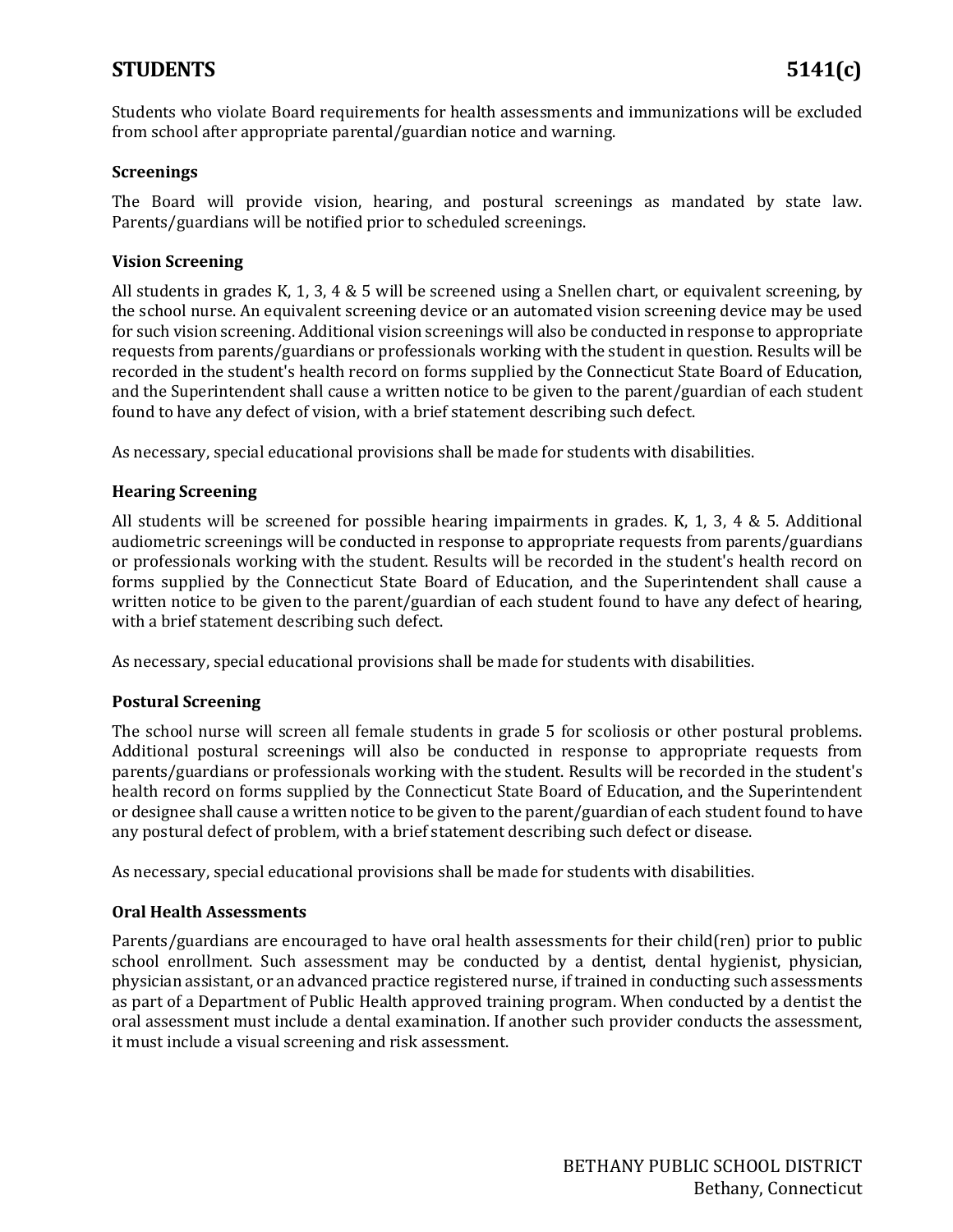## **STUDENTS 5141(d)**

#### **Immunizations/Vaccinations**

No student will be allowed to enroll in district schools without adequate immunization against the following diseases:

- 1. Measles
- 2. Rubella
- 3. Poliomyelitis
- 4. Diphtheria
- 5. Tetanus
- 6. Pertussis
- 7. Mumps
- 8. Hemophilus influenza type B
- 9. Hepatitis B
- 10. Varicella (Chickenpox)
- 11. Hepatitis A
- 12. Pneumococcal disease
- 13. Influenza
- 14. Meningococcal disease
- 15. Any other vaccine required by Connecticut General Statutes §19a-7f

All students in grades K-6 are required to have received two (2) doses of measles, mumps, and rubella vaccine or serologic proof of immunity. Students entering kindergarten shall show proof of having received two (2) doses of varicella vaccine, laboratory confirmation of immunity, or present a written statement signed by a physician, physician assistant, or advanced practice registered nurse indicating the individual has had varicella based on family or medical history.

All students in grades K-6 are required to have three (3) doses of Hepatitis B vaccine or serologic evidence of immunity.

Students shall be exempt from the appropriate provisions of this policy when:

- 1. they present a certificate from a physician, physician assistant, advanced practice registered nurse, or local health agency stating that initial immunizations have been given and additional immunizations are in process under guidelines and schedules specified by the Commissioner of Health Services; or
- 2. they present a certificate from a physician, physician assistant, advanced practice registered nurse, stating that in the opinion of such medical provider immunization is medically contraindicated because of the physical condition of such child. Such certification will be provided on the medical exemption certificate form developed by the Department of Public Health and available on its website; or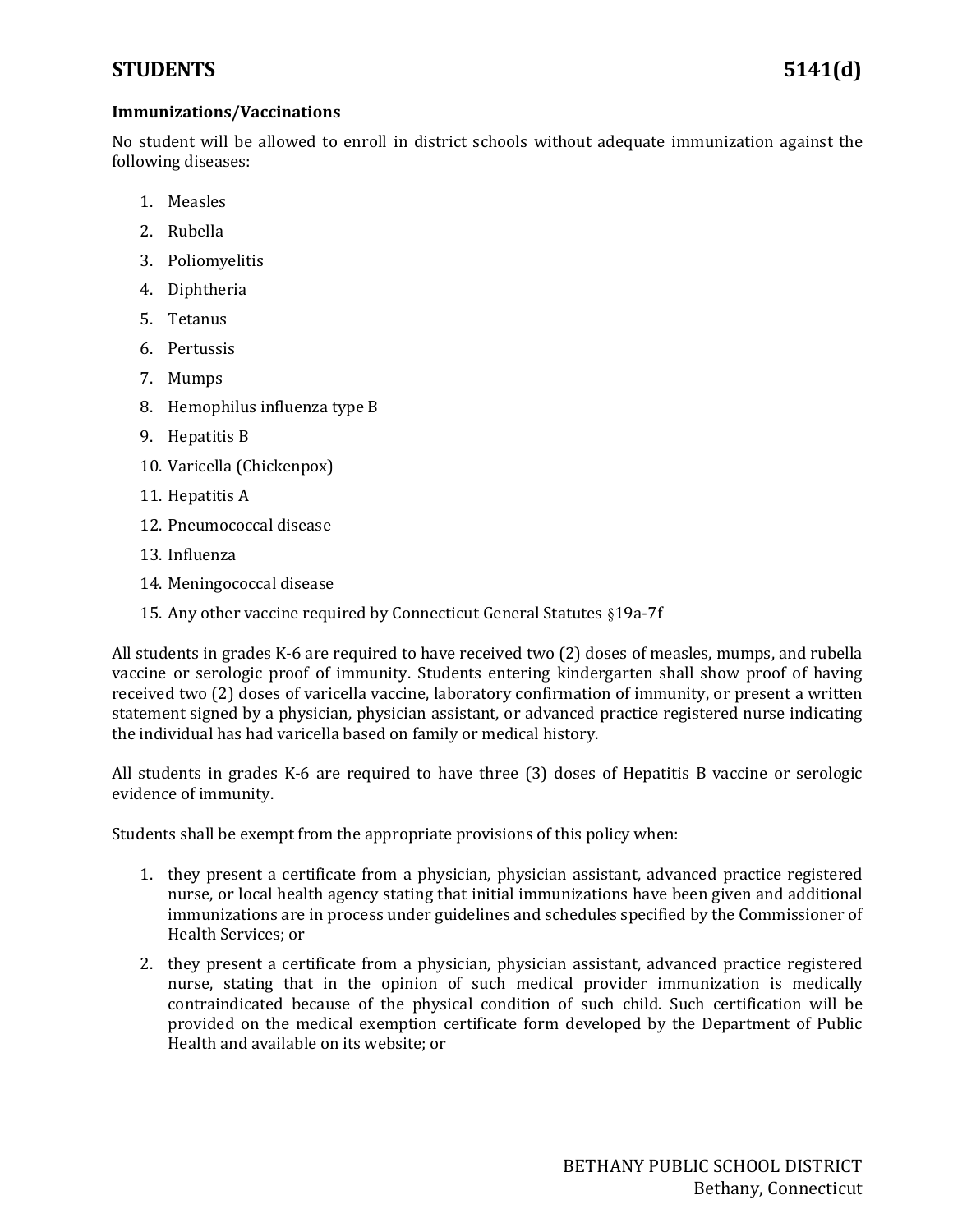## **STUDENTS 5141(e)**

- 3. they present a statement from their parents/guardians that such immunization would be contrary to the religious beliefs of such child or the parents/guardians; such statement to be officially acknowledged by a notary public or a judge, a court clerk/deputy clerk, a justice of the peace, or a Connecticut attorney, or school nurse, and such religious exemption was granted prior to April 28, 2021 (by midnight April 27, 2021). Such student retains this exemption through grade 6, even if the student transfers to another school in Connecticut. (Note: To be eligible for such an exemption, a student a) must have been enrolled in Bethany Community School in Grades K-6 on or before midnight April 28, 2021; and b) must have submitted a valid religious exemption prior to midnight April 27, 2021. Students must meet both conditions in order to be eligible for a religious exemption.); or
- 4. In the case of a child enrolled in pre-kindergarten on or before April 29, 2021, whose parent/guardian appropriately submitted a statement necessary for the religious exemption shall have until September 1, 2022 to comply with Connecticut's required immunizations or with fourteen (14) days after transferring to a different public or private school, whichever is later. The deadline for such pre-kindergarten student complying with the immunization requirements can be altered if the District is provided with a written declaration from the child's physician, physician assistant, or advanced practice registered nurse recommending a different immunization schedule for the child.
- 5. in the case of measles, mumps, or rubella, present a certificate from a physician, physician assistant, or advanced practice registered nurse, or from the Director of Health in such child's present or previous town of residence, stating that the child has had a confirmed case of such disease; or
- 6. in the case of Hemophilus influenza type B has passed his or her fifth birthday; or
- 7. in the case of diphtheria, tetanus and pertussis have a medical exemption confirmed in writing by a physician, physician assistant, or advanced practice registered nurse (per Connecticut General Statutes Section 19a-7f).

The school nurse will report to the District Medical Advisor and local directors of health of any occurrence of State of Connecticut defined reportable communicable diseases.

#### **Student Medical Care at School**

School personnel are responsible for the immediate care necessary for a student whose sickness or injury occurs on the school premises during school hours or in school-sponsored and supervised activities.

If a child's injury requires immediate care, the parent/guardian will be contacted by the school nurse, the Principal or designee, and advised of the student's condition. When immediate medical or dental attention is indicated, and when parents/guardians cannot be reached, the student will be transported to the nearest hospital.

| Legal References: | Connecticut General Statutes § 10-203              |
|-------------------|----------------------------------------------------|
|                   | Connecticut General Statutes § 10-204              |
|                   | Connecticut General Statutes § 10-204a, as amended |
|                   | Connecticut General Statutes § 10-204c             |
|                   | Connecticut General Statutes § 10-205              |
|                   | Connecticut General Statutes § 10-206, as amended  |